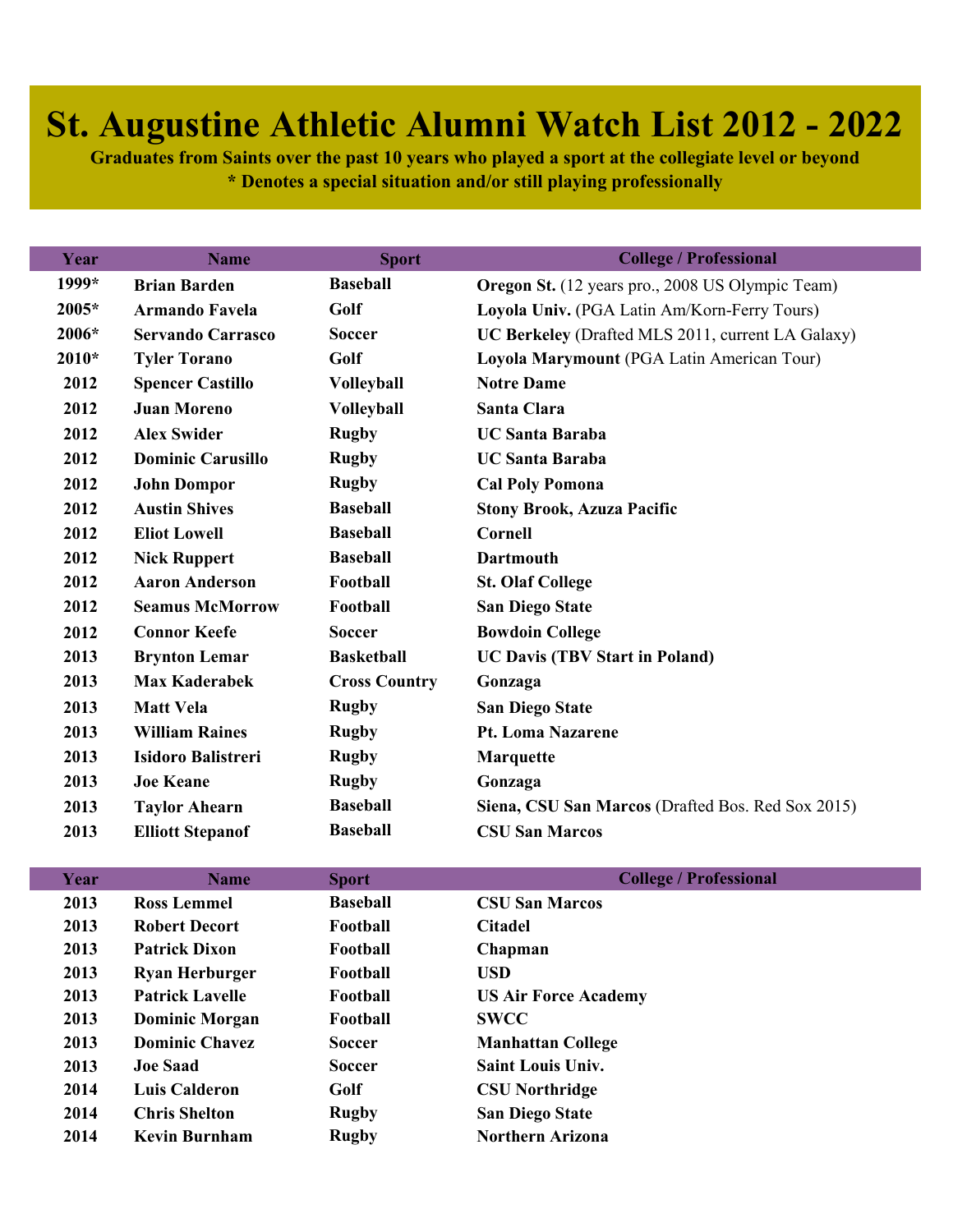| 2014 | <b>Ben Concannon</b>    | <b>Rugby</b>    | <b>Puget Sound</b>                                   |  |
|------|-------------------------|-----------------|------------------------------------------------------|--|
| 2014 | <b>Nate Fisher</b>      | <b>Rugby</b>    | Fordham                                              |  |
| 2014 | <b>Kiko Garcia</b>      | <b>Baseball</b> | Pepperdine                                           |  |
| 2014 | <b>Tyler Herburger</b>  | <b>Baseball</b> | <b>USD</b> (Drafted Texas Rangers 2014)              |  |
| 2014 | <b>Matt McGarry</b>     | <b>Baseball</b> | <b>Belmont Abbey (Drafted New York Yankees 2016)</b> |  |
| 2014 | <b>Connor Speed</b>     | <b>Baseball</b> | <b>Bates College</b>                                 |  |
| 2014 | <b>Ariel Kenney</b>     | <b>Baseball</b> | <b>Amherst College</b>                               |  |
| 2014 | <b>Travis Wilke</b>     | <b>Baseball</b> | <b>US Air Force Academy</b>                          |  |
| 2014 | <b>Jack Drapp</b>       | <b>Baseball</b> | <b>St. Bonaventure</b>                               |  |
| 2014 | <b>Gabe Amezcua</b>     | <b>Baseball</b> | <b>Northern Arizona</b>                              |  |
| 2014 | <b>Connor Wharry</b>    | <b>Baseball</b> | <b>Villanova</b>                                     |  |
| 2014 | <b>Jeremy Querin</b>    | <b>Baseball</b> | <b>Northern Arizona</b>                              |  |
| 2014 | <b>KJ Mahoney</b>       | Football        | <b>USD</b>                                           |  |
| 2014 | <b>Cole Habib</b>       | Football        | <b>Northern Arizona</b>                              |  |
| 2014 | <b>Joe Joe Hudson</b>   | Football        | <b>Univ. Tennessee Martin</b>                        |  |
| 2014 | <b>Deric Vierra</b>     | Football        | <b>Redlands</b>                                      |  |
| 2014 | <b>Nick Allard</b>      | Football        | <b>UC Berkeley</b>                                   |  |
| 2014 | <b>Ethan Sanchez</b>    | Football        | <b>USD</b>                                           |  |
| 2014 | <b>Ike Arinze</b>       | <b>Soccer</b>   | <b>Menlo College</b>                                 |  |
| 2014 | <b>Garrett Blodgett</b> | <b>Soccer</b>   | Dominican Univ.                                      |  |
| 2014 | <b>Cheyne Davis</b>     | <b>Soccer</b>   | <b>Cal Baptist</b>                                   |  |
| 2014 | <b>Cody Russell</b>     | <b>Soccer</b>   | <b>Merrimack</b>                                     |  |
| 2015 | <b>Kyle Beddow</b>      | Lacrosse        | <b>Villanova</b>                                     |  |
| 2015 | <b>Chris Heffner</b>    | <b>Rugby</b>    | <b>Notre Dame</b>                                    |  |
| 2015 | <b>Matthew Martin</b>   | <b>Rugby</b>    | <b>Wheeling Jesuit</b>                               |  |
| 2015 | <b>Sebastian Torres</b> | <b>Rugby</b>    | Rennsylaer Polytechnic Univ.                         |  |
| 2015 | <b>Marty Rascon</b>     | <b>Rugby</b>    | <b>San Diego State</b>                               |  |
| 2015 | <b>Tyrus Greene</b>     | <b>Baseball</b> | <b>UC Berkeley</b> (Drafted Chicago White Sox 2018)  |  |
| 2015 | <b>Tommy Goodridge</b>  | <b>Baseball</b> | <b>US Naval Academy</b>                              |  |
| 2015 | <b>Sean Coyne</b>       | <b>Baseball</b> | Westmont                                             |  |
| 2015 | <b>Chris Gesell</b>     | Football        | <b>US Naval Academy</b>                              |  |
| 2015 | <b>Thomas Browne</b>    | Football        | <b>San Diego State</b>                               |  |

| Year | <b>Name</b>                | <b>Sport</b>      | <b>College / Professional</b> |
|------|----------------------------|-------------------|-------------------------------|
| 2015 | <b>Frank Buncum IV</b>     | Football          | <b>Stanford</b>               |
| 2016 | <b>Martin Tombe</b>        | <b>Basketball</b> | <b>UC San Diego</b>           |
| 2016 | <b>Matt Camarata</b>       | <b>Lacrosse</b>   | Carthage                      |
| 2016 | <b>Teddy Oitzman</b>       | Golf              | Oregon                        |
| 2016 | <b>Robert Case</b>         | Golf              | Univ. of Redlands             |
| 2016 | <b>Eric Monroe</b>         | <b>Basketball</b> | Yale                          |
| 2016 | <b>JT Cox</b>              | <b>Basketball</b> | <b>US Coast Guard Academy</b> |
| 2016 | <b>Armando Ochoa</b>       | <b>Rugby</b>      | Gonzaga                       |
| 2016 | John Hickman               | <b>Rugby</b>      | Oregon                        |
| 2016 | <b>Blaise Rogers-Lynch</b> | <b>Rugby</b>      | Miami Univ.                   |
| 2016 | <b>Brennan Amsberry</b>    | <b>Rugby</b>      | <b>US Naval Academy</b>       |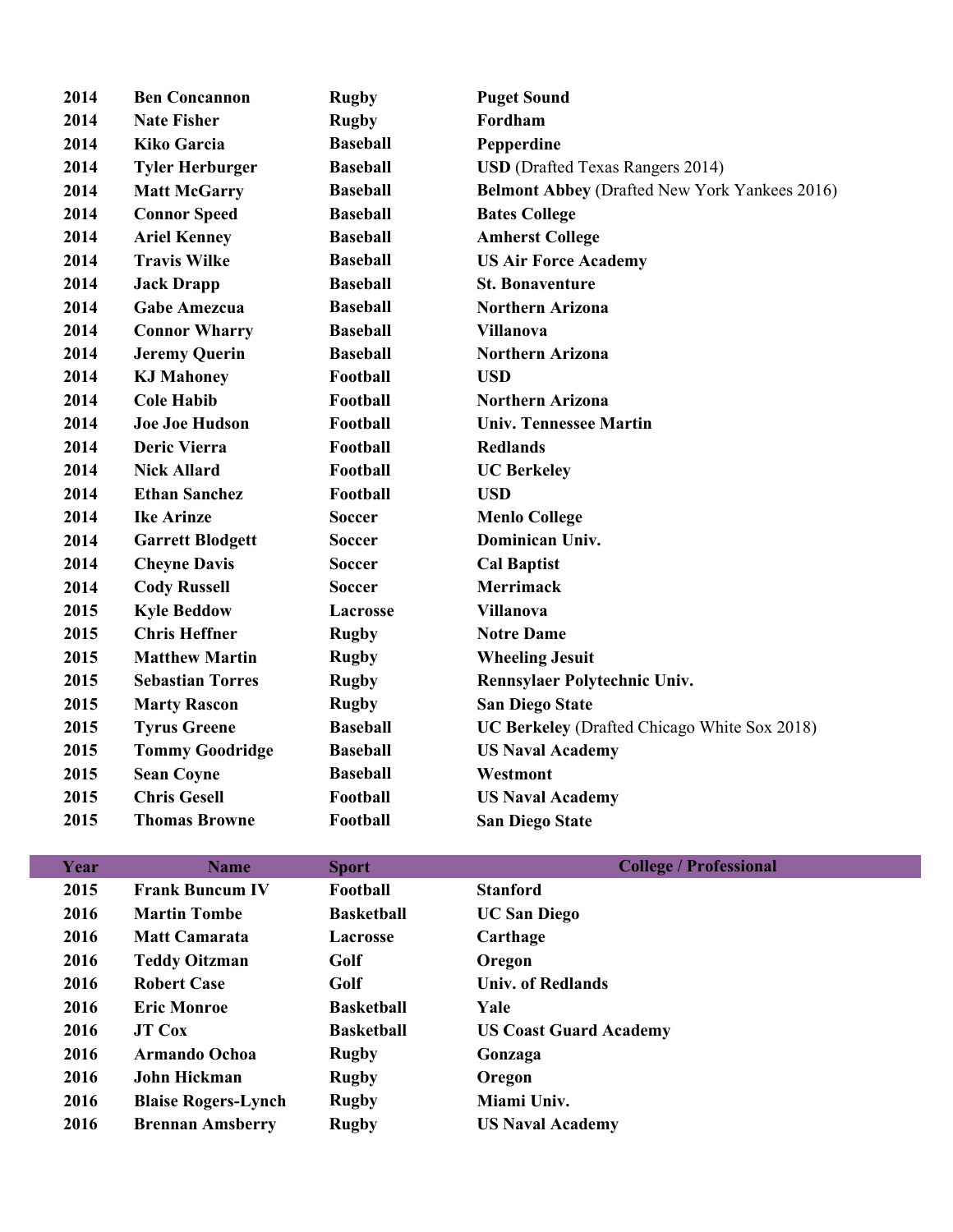| 2016 | <b>Andrew Feiner</b>     | <b>Rugby</b>      | <b>Villanova</b>                            |
|------|--------------------------|-------------------|---------------------------------------------|
| 2016 | <b>Vincent Camagay</b>   | <b>Rugby</b>      | <b>Cal Baptist</b>                          |
| 2016 | <b>Jack Dashwood</b>     | <b>Baseball</b>   | UC Santa Barbara (Drafted L.A. Angels 2019) |
| 2016 | <b>Dante Gutierrez</b>   | <b>Baseball</b>   | <b>USD</b>                                  |
| 2016 | <b>Peyton Murasky</b>    | <b>Baseball</b>   | <b>Western Oregon</b>                       |
| 2016 | <b>Elijah Preston</b>    | Football          | <b>San Diego State</b>                      |
| 2016 | <b>Aidan Valencia</b>    | Football          | <b>USD</b>                                  |
| 2016 | <b>Francoise Sims II</b> | Football          | <b>San Jose State</b>                       |
| 2016 | <b>Michael Alves</b>     | Football          | <b>UCLA</b>                                 |
| 2016 | <b>Andrew Heffler</b>    | Football          | Pomona-Pitzer                               |
| 2016 | <b>Quinn Seau</b>        | Football          | <b>John Hopkins</b>                         |
| 2016 | <b>Cyrus Fullen</b>      | <b>Baseball</b>   | <b>San Diego State</b>                      |
| 2016 | <b>Jordan Brooks</b>     | Football          | University de las Americas Puebla           |
| 2016 | <b>Jacob Baker</b>       | Football          | Chapman                                     |
| 2016 | <b>Luke Hazel</b>        | <b>Soccer</b>     | <b>UC Davis</b>                             |
| 2017 | <b>Tyler Whittaker</b>   | Golf              | <b>Grand Canyon</b>                         |
| 2017 | <b>Josue Lara</b>        | <b>Basketball</b> | <b>Instituto Technologico Mexico</b>        |
| 2017 | <b>Otto Taylor</b>       | <b>Basketball</b> | <b>College of Idaho</b>                     |
| 2017 | <b>Blake McCorkle</b>    | <b>Rugby</b>      | Gonzaga                                     |
| 2017 | <b>James Downey</b>      | <b>Rugby</b>      | <b>US Army Academy West Point</b>           |
| 2017 | <b>Max Rodriguez</b>     | <b>Rugby</b>      | <b>Cal Poly Pomona</b>                      |
| 2017 | <b>Chris Hickman</b>     | <b>Rugby</b>      | <b>Cal Maritime</b>                         |
| 2017 | <b>Matt Macie</b>        | <b>Rugby</b>      | <b>St. Mary's College</b>                   |
| 2017 | <b>Conor Martin</b>      | <b>Rugby</b>      | <b>St. Mary's College</b>                   |
| 2017 | <b>Ricky Russo</b>       | <b>Rugby</b>      | <b>Tulane</b>                               |
| 2017 | <b>Dominic Ferrari</b>   | <b>Rugby</b>      | <b>Northern Arizona</b>                     |
| 2017 | <b>Jake Stewart</b>      | <b>Baseball</b>   | <b>Univ. of Redlands</b>                    |
| 2017 | <b>Nico Anderson</b>     | <b>Baseball</b>   | <b>Pt. Loma Nazarene</b>                    |
| 2017 | <b>Ruben Fontes</b>      | <b>Baseball</b>   | <b>Davidson</b>                             |
| 2017 | <b>Liam Cammall</b>      | <b>Baseball</b>   | Pacific Univ.                               |
| 2017 | <b>Matthew Staker</b>    | <b>Baseball</b>   | <b>Webster Univ.</b>                        |
| 2017 | <b>Reid Gohlke</b>       | <b>Baseball</b>   | <b>Gordon College</b>                       |
|      |                          |                   |                                             |

| Year | <b>Name</b>              | <b>Sport</b>    | <b>College / Professional</b> |
|------|--------------------------|-----------------|-------------------------------|
| 2017 | <b>Nicholas Rhoades</b>  | <b>Baseball</b> | <b>Cal Lutheran</b>           |
| 2017 | <b>Douglas Hall</b>      | <b>Baseball</b> | <b>USD</b>                    |
| 2017 | <b>Tariq Thompson</b>    | Football        | <b>San Diego State</b>        |
| 2017 | <b>Jonathan Lewis</b>    | Football        | <b>Hastings</b>               |
| 2017 | <b>Rodney Thompson</b>   | Football        | <b>Northern Arizona</b>       |
| 2017 | <b>Josh Castrillon</b>   | <b>Soccer</b>   | <b>Seattle Univ.</b>          |
| 2017 | <b>Jake Haupt</b>        | <b>Soccer</b>   | <b>UC Davis</b>               |
| 2017 | <b>Brenner Jarrad</b>    | <b>Soccer</b>   | <b>American University</b>    |
| 2018 | <b>Michael Bacino</b>    | Lacrosse        | <b>TCU</b>                    |
| 2018 | <b>Aidan Dougherty</b>   | <b>Lacrosse</b> | <b>TCU</b>                    |
| 2018 | <b>Mitchell Stoddard</b> | Swimming        | <b>UC San Diego</b>           |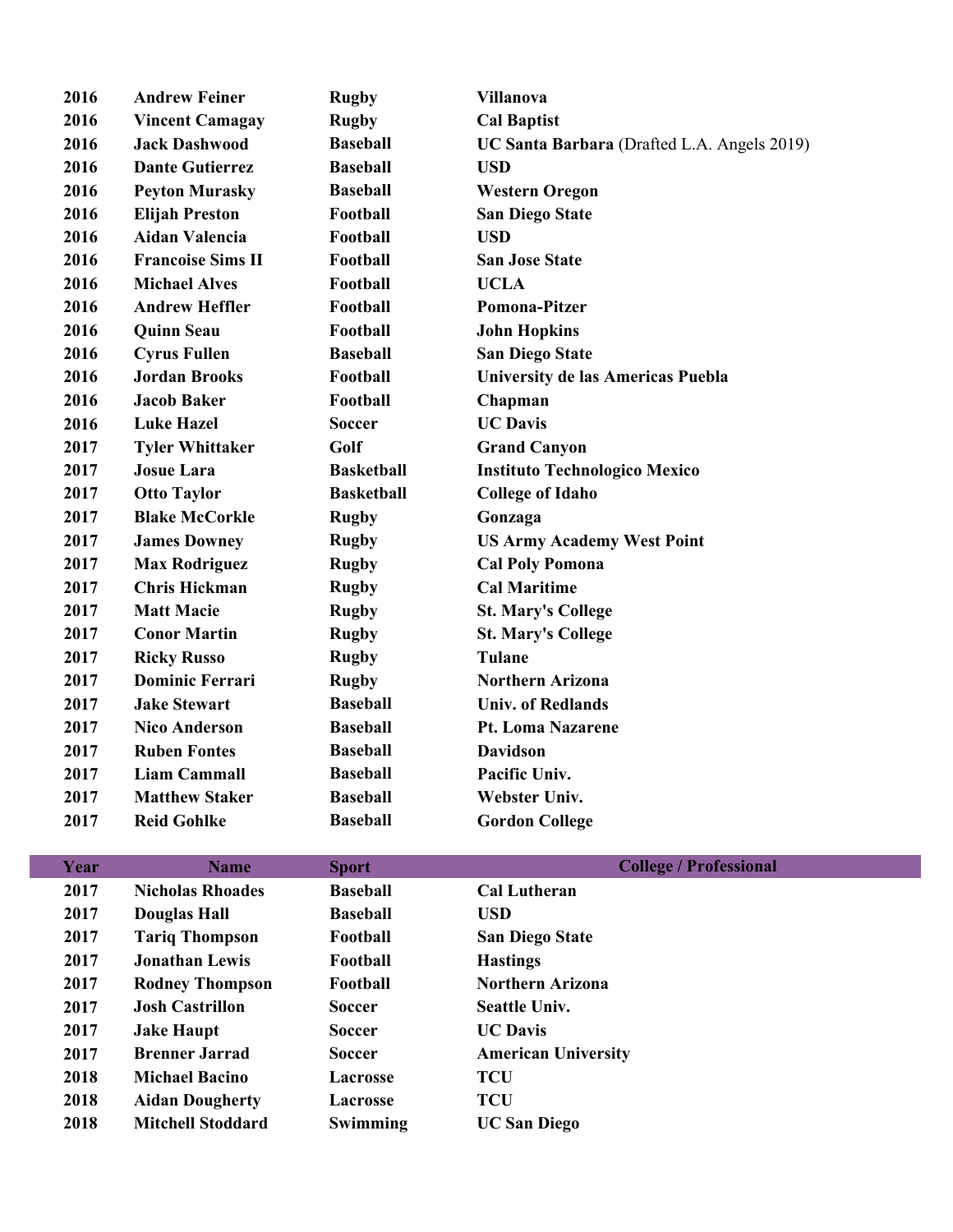| 2018 | <b>Ethan McVeigh</b>       | <b>Rugby</b>      | Cardiff Metropolitan Wales (U20 US National Team) |
|------|----------------------------|-------------------|---------------------------------------------------|
| 2018 | <b>Trevor Burnett</b>      | <b>Rugby</b>      | <b>Cal Lutheran</b>                               |
| 2018 | <b>Spencer Wilfahrt</b>    | <b>Rugby</b>      | <b>UC Santa Baraba</b>                            |
| 2018 | <b>James Bitter</b>        | <b>Baseball</b>   | Chapman                                           |
| 2018 | <b>Brendan Silvia</b>      | Football          | <b>Montana State</b>                              |
| 2018 | <b>Jack Dolak</b>          | <b>Baseball</b>   | <b>USD</b>                                        |
| 2018 | <b>DeAndre Daniels</b>     | Football          | <b>SWCC</b>                                       |
| 2018 | <b>Isaac Wright</b>        | Football          | <b>SWCC</b>                                       |
| 2018 | <b>Mohamed Khalil</b>      | Football          | <b>UCLA</b>                                       |
| 2018 | <b>Ike Hall</b>            | Football          | Princeton                                         |
| 2018 | <b>Tysean White</b>        | Football          | <b>US Naval Academy</b>                           |
| 2018 | <b>Andrew Alves</b>        | Football          | <b>San Diego State</b>                            |
| 2018 | <b>JR Justice</b>          | Football          | <b>San Diego State</b>                            |
| 2018 | <b>David Ambagtsheer</b>   | Football          | <b>USD</b>                                        |
| 2018 | <b>Trevor Martin</b>       | <b>Soccer</b>     | <b>Illinois Wesleyan</b>                          |
| 2019 | <b>Matt Beddow</b>         | Lacrosse          | Tampa Univ.                                       |
| 2019 | <b>Corbett Kerr</b>        | <b>Volleyball</b> | <b>USC</b>                                        |
| 2019 | <b>Ryan McNamara</b>       | <b>Rugby</b>      | <b>Oklahoma</b>                                   |
| 2019 | <b>Michael Cross</b>       | <b>Rugby</b>      | <b>Grand Canyon</b>                               |
| 2019 | <b>Moses Mercado</b>       | <b>Rugby</b>      | <b>Grand Canyon</b>                               |
| 2019 | <b>Mark Lusti</b>          | <b>Baseball</b>   | <b>Long Beach State</b>                           |
| 2019 | <b>Giancarlo Cortez</b>    | <b>Baseball</b>   | Hawaii Pacific Univ.                              |
| 2019 | <b>Walter Pongia</b>       | Football          | <b>Dixie State</b>                                |
| 2019 | <b>JT Penick</b>           | Football          | <b>US Army Academy West Point</b>                 |
| 2019 | <b>Cole Barry</b>          | Football          | Pomona-Pitzer                                     |
| 2019 | <b>Francois Ekyoci</b>     | <b>Soccer</b>     | <b>San Diego Christian College</b>                |
| 2019 | <b>Ferando Andrade</b>     | <b>Soccer</b>     | <b>UC Berkeley</b>                                |
| 2019 | <b>Antonio Padilla</b>     | <b>Soccer</b>     | <b>College of Mt. Saint Vincent</b>               |
| 2020 | Chibuzo Agbo               | <b>Basketball</b> | <b>Texas Tech</b>                                 |
| 2020 | <b>Luke Haupt</b>          | <b>Basketball</b> | Pt. Loma Nazarene                                 |
| 2020 | <b>Fisher Pyatt</b>        | <b>Baseball</b>   | <b>San Diego State</b>                            |
| 2020 | <b>Charlie Rhee</b>        | <b>Baseball</b>   | <b>San Diego State</b>                            |
| 2020 | <b>Michael Ambagtsheer</b> | Football          | <b>UC Davis</b>                                   |

| Year        | Name                    | <b>Sport</b>      | <b>College / Professional</b> |
|-------------|-------------------------|-------------------|-------------------------------|
| 2020        | <b>Matt DeFrates</b>    | <b>Rugby</b>      | <b>US Naval Academy</b>       |
| 2020        | <b>Declan Bretz</b>     | <b>Basketball</b> | <b>Emerson College</b>        |
| 2020        | <b>Angelo Peraza</b>    | <b>Baseball</b>   | <b>USD</b>                    |
| 2020        | <b>TJ</b> Roeder        | <b>Baseball</b>   | <b>Emory</b>                  |
| 2020        | <b>Tyson McWilliams</b> | Football          | <b>UC Berkeley</b>            |
| 2020        | <b>Reece Francke</b>    | Volleyball        | <b>UC Santa Baraba</b>        |
| <b>2020</b> | <b>Oswaldo Calderon</b> | <b>Soccer</b>     | Dominican Univ.               |
| 2020        | <b>Jacob Fuson</b>      | <b>Soccer</b>     | Concordia Univ.               |
| 2020        | <b>Eavan Gibbons</b>    | Football          | <b>US Naval Academy</b>       |
| 2020        | <b>Mark Mahoney</b>     | Football          | <b>USD</b>                    |